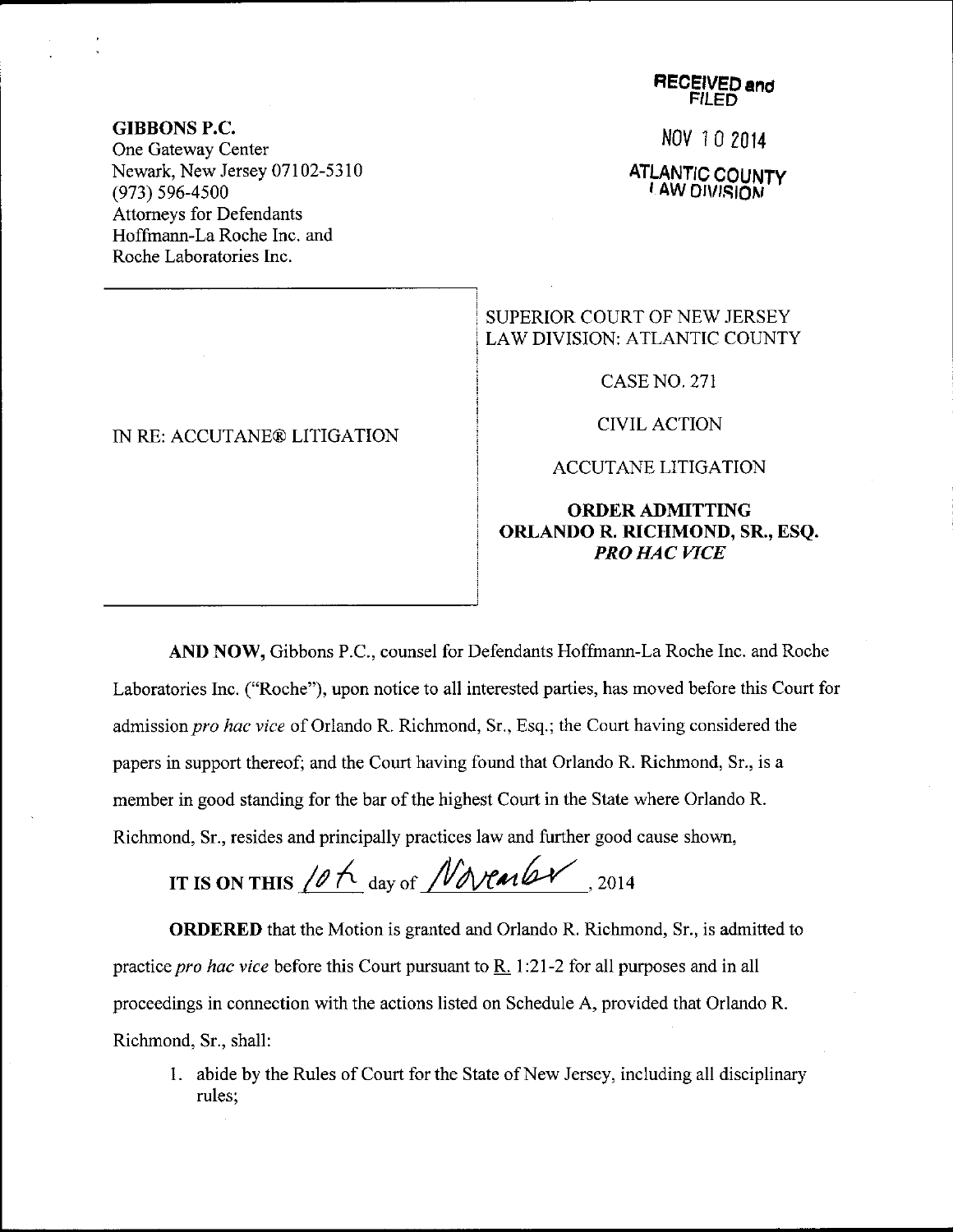- 2. consent to the appointment of the Clerk of the Supreme Court as an agent upon whom service of process may be made for all actions against him and his firm that may arise out of his participation in this matter;
- 3. notify the Court immediately of any matter affecting his standing before this Court; and
- 4. have all pleadings and other papers filed in the Court signed by an attorney-at-law of this Court employed by the firm of Gibbons P.C., who shall be responsible for the conduct of Orlando R. Richmond, Sr.; and it is further

ORDERED that Orlando R. Richmond, Sr., shall make payment of fees as provided in the New Jersey Rules of Court,  $R_1$  1:28-1(b), 1:28-2 and 1:28B-1(e), within thirty (30) days of the date of this Order; and it is further

ORDERED that the Clerk of this Court shall forward a copy of this Order to the

Treasurer of the New Jersey Fund for Client Protection; and it is further

ORDERED that copies of this Order shall be served by attorneys for Roche upon all counsel of record within seven  $(7)$  days of the receipt thereof.

Nur C foh

Honorable Nelson C. Johnson, J.S.C.

[ ]Opposed  $\big[$   $\bigvee$  Unopposed